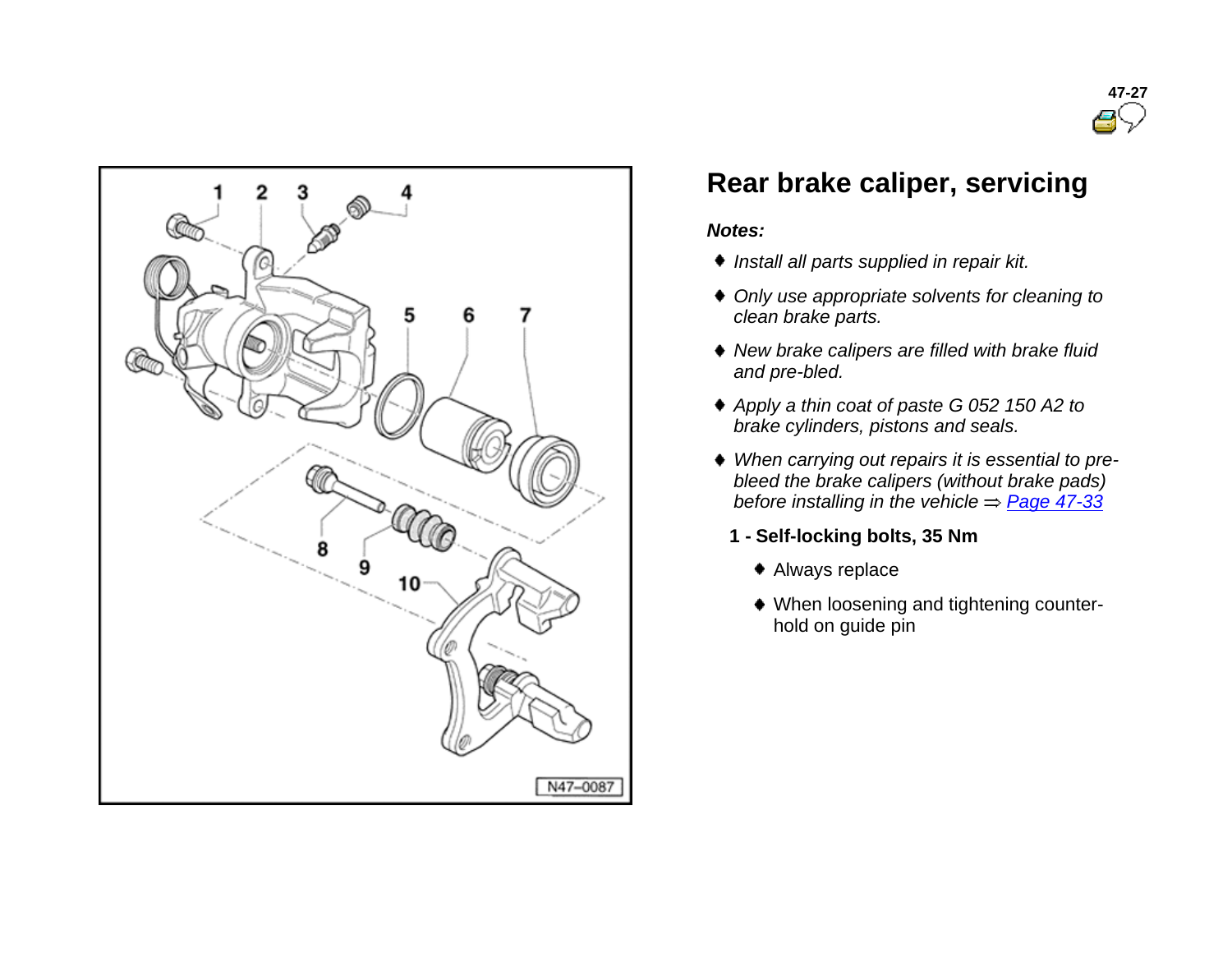



- **2 - Brake caliper housing with parking brake cable lever**
	- Replace if leaking at the parking brake cable lever
	- $\blacklozenge$  Pre-bleed caliper housing after repairing  $\Rightarrow$ Page 47-33
- **3 - Bleed valve**
	- Apply a thin coat of assembly paste G 052 150 A2 to threads before screwing in
- **4 - Dust cap**
- **5 - Sealing ring**
	- Removing and installing  $\Rightarrow$  Page 47-30
- **6 - Piston with automatic adjustment**
	- Removing and installing  $\Rightarrow$  Page 47-30
	- ◆ Apply a thin coat of paste G 052 150 A2 to piston before installing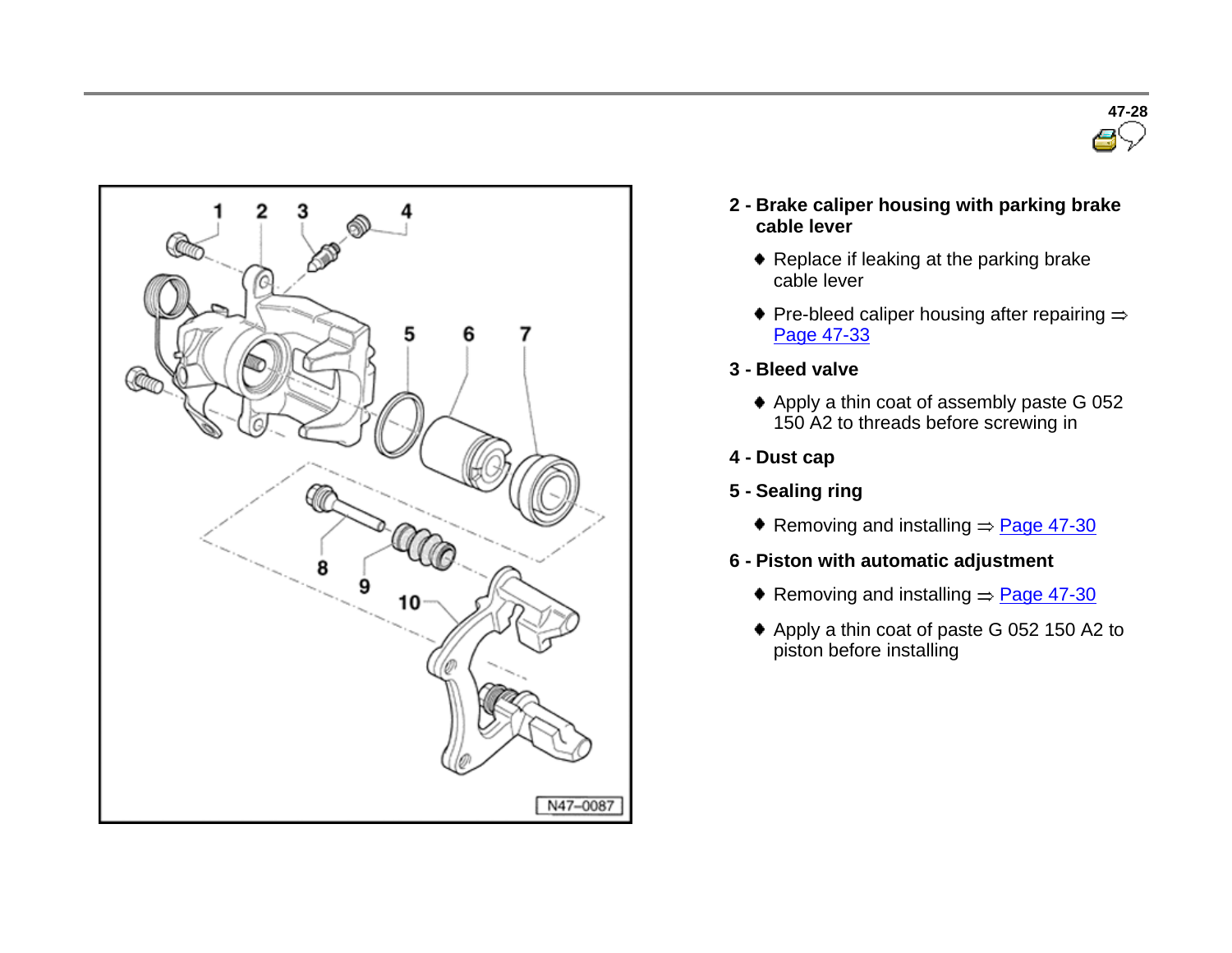



### **7 - Protective seal**

- Pull outer sealing lip onto piston
- **8 - Guide pins**
	- Grease before pulling on protective cap
- **9 - Protective cap**
	- Pull onto brake carrier and guide pin
- **10 - Brake carrier with guide pin and protective cap**
	- ◆ Supplied as assembled replacement part, with sufficient grease on guide pins
	- ◆ If protective caps or guide pins are damaged, install repair kit. Use grease packet supplied to lubricate the guide pins.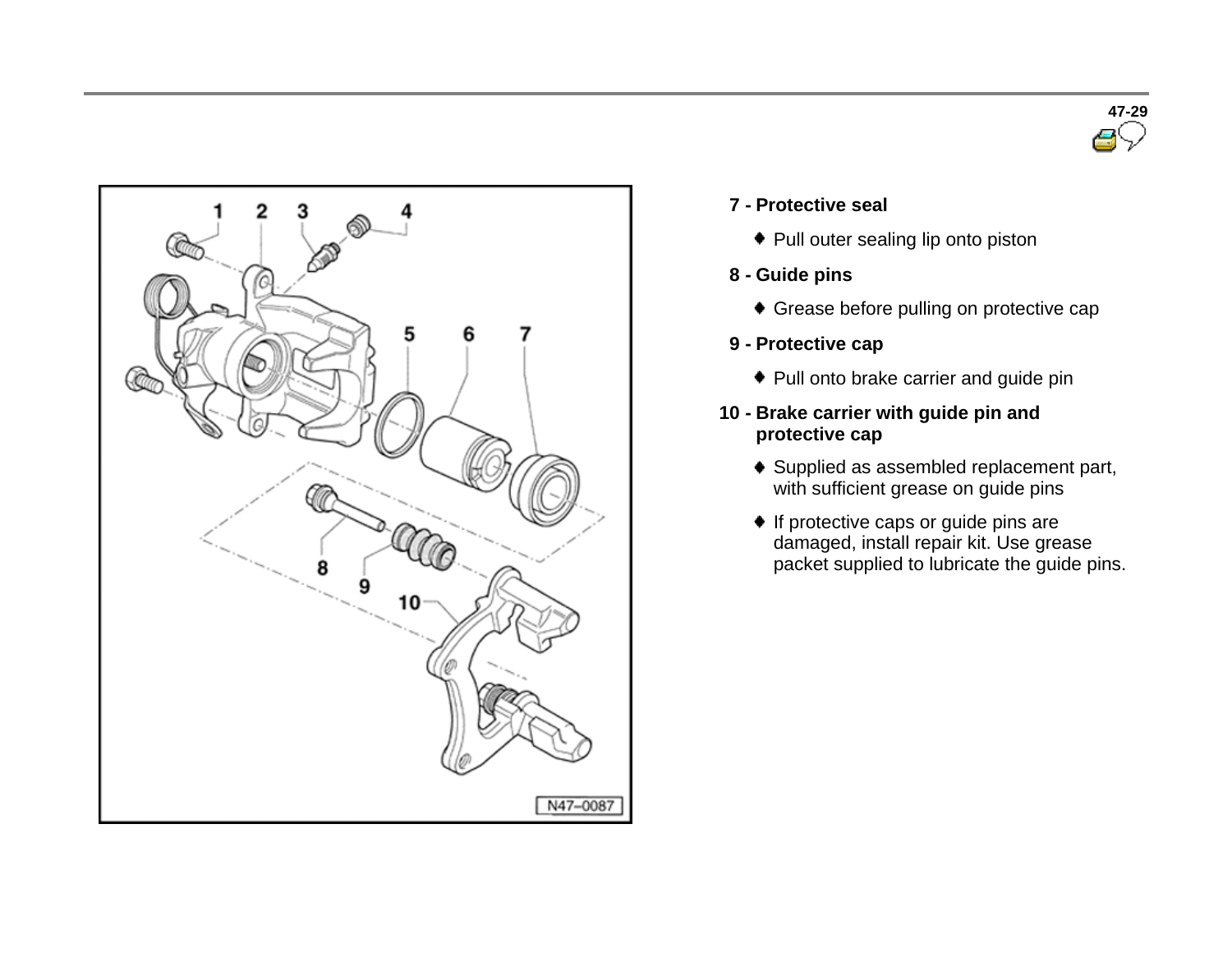

 **Rear brake caliper piston, removing and installing**

 **Special tools and workshop equipment required** 

- 3272 Reset and screwout tool
	- ◆ 3272/1 Reset and screwout tool plate





◆ Bleeder bottle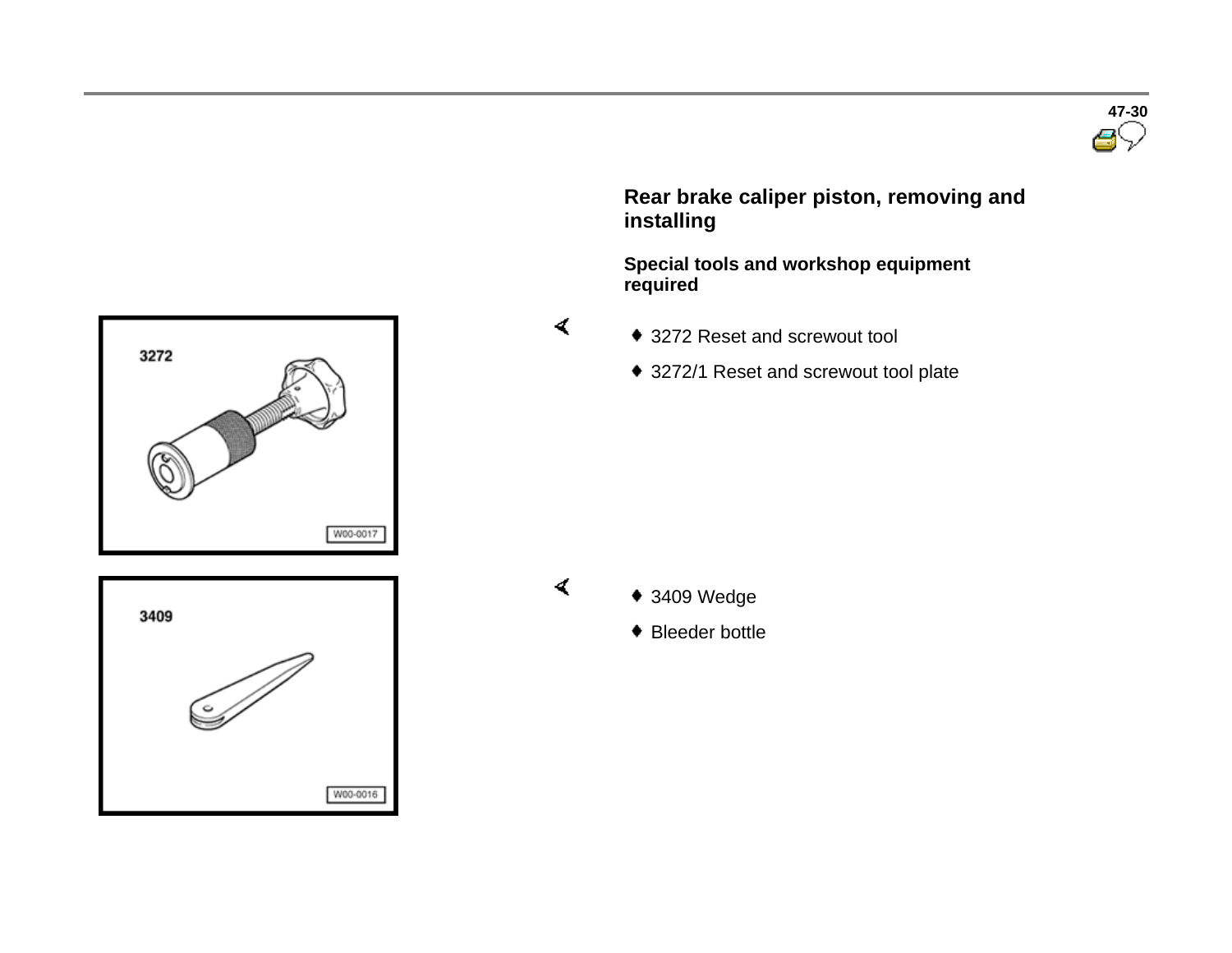

#### **Removing**

- Screw piston out of brake caliper housing by turning the knurled wheel counter clockwise.

#### *Notes:*

 $\blacktriangleleft$ 

 $\blacktriangleleft$ 

- *Install special tool 3272 so that the collar (arrow) is before the piston.*
- *For pistons that are difficult to move, use open-end wrench (use 13 mm) on the flats (arrow A) provided for this purpose.*



# - Remove seal using wedge 3409.

#### *Note:*

*When removing make sure that the surface of the cylinder is not damaged.*

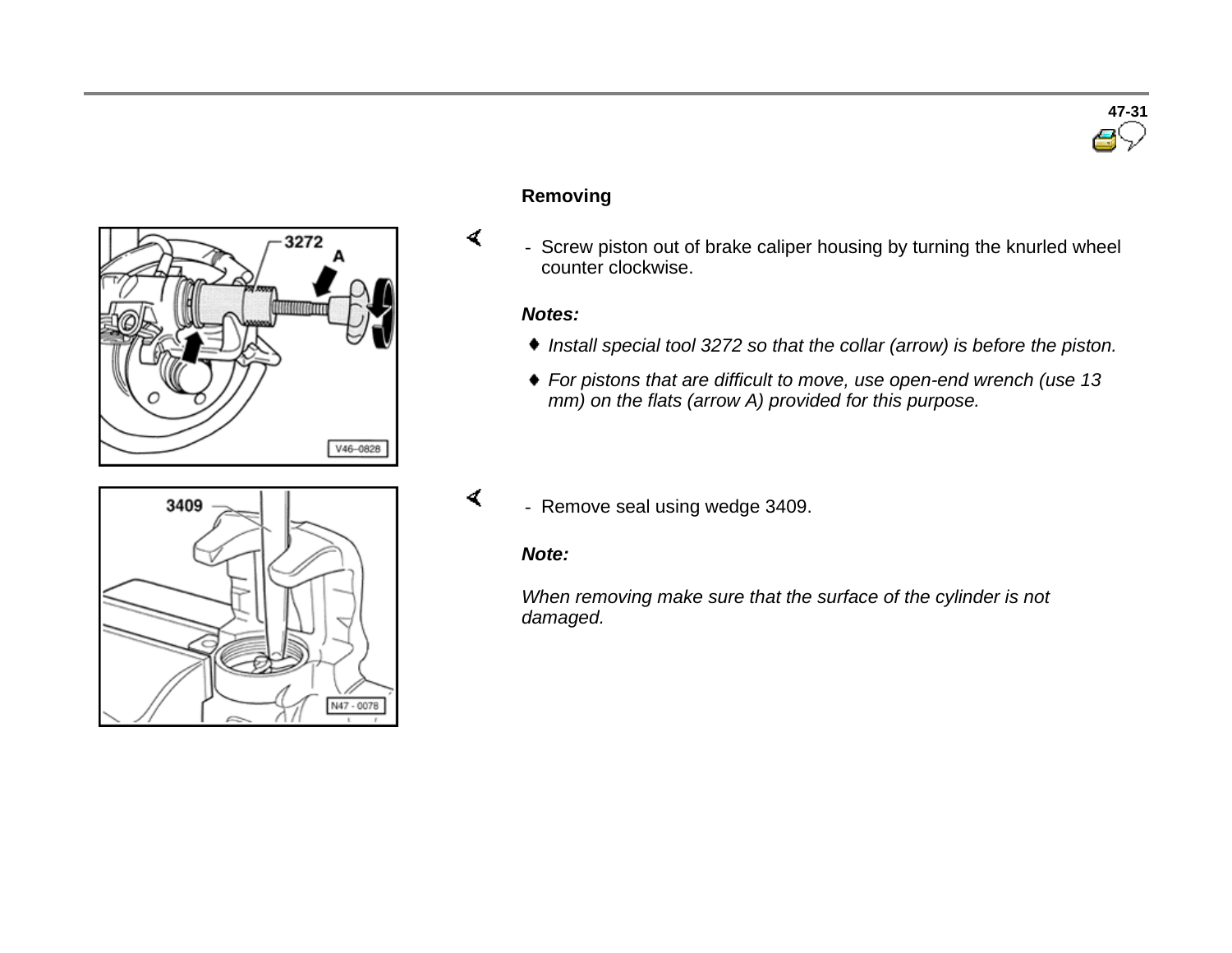# **47-32**

### **Installing**

- Clean surfaces of the piston and seal (use only appropriate solvent) then dry.
- Apply a thin coat of paste G 052 150 A2 to piston and seal before installing.
- Install oil seal in brake caliper housing.
- Place protective seal with the outer sealing lip on the piston.





- Using 3409 wedge, insert the inner sealing lip into the cylinder grove.

#### *Note:*

 $\blacktriangleleft$ 

 $\blacktriangleleft$ 

*Hold piston in front of caliper housing.*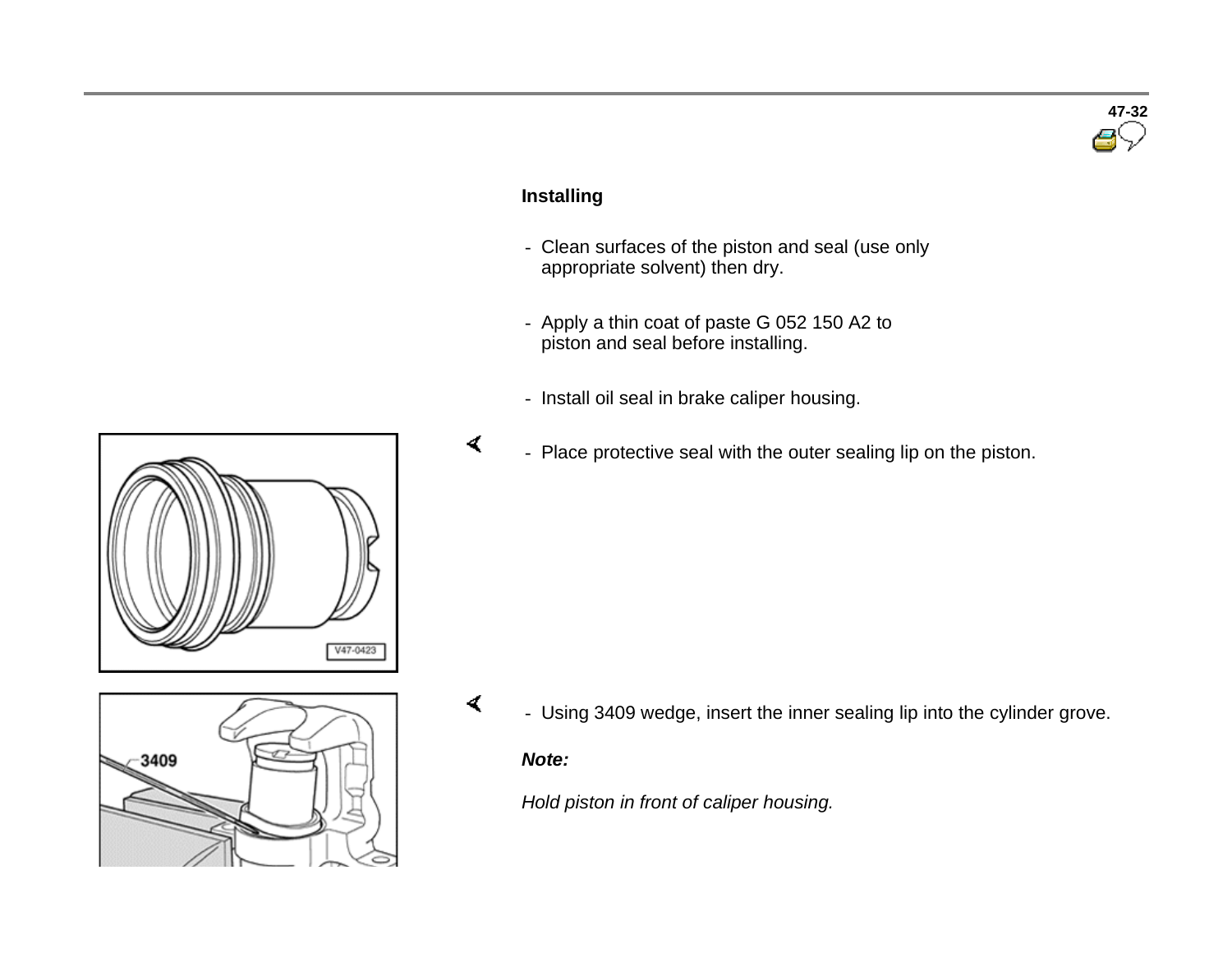





#### *Notes:*

- *Install special tool 3272 so that the collar of the tool rest on special tool 3272/1.*
- *For piston that are difficult to move, use open-end wrench (use 13 mm) on flats (arrow A).*
- Install brake pads.

#### **Pre-bleeding brake caliper**

 $\blacktriangleleft$ - Open bleed valve -arrow A- and fill with brake fluid, using a standard bleeder bottle until bubble-free brake fluid flows from the threaded hole -arrow B- (brake hose connection). Close bleed valve.

#### *Note:*

*Position brake caliper as illustrated to pre-bleed.*